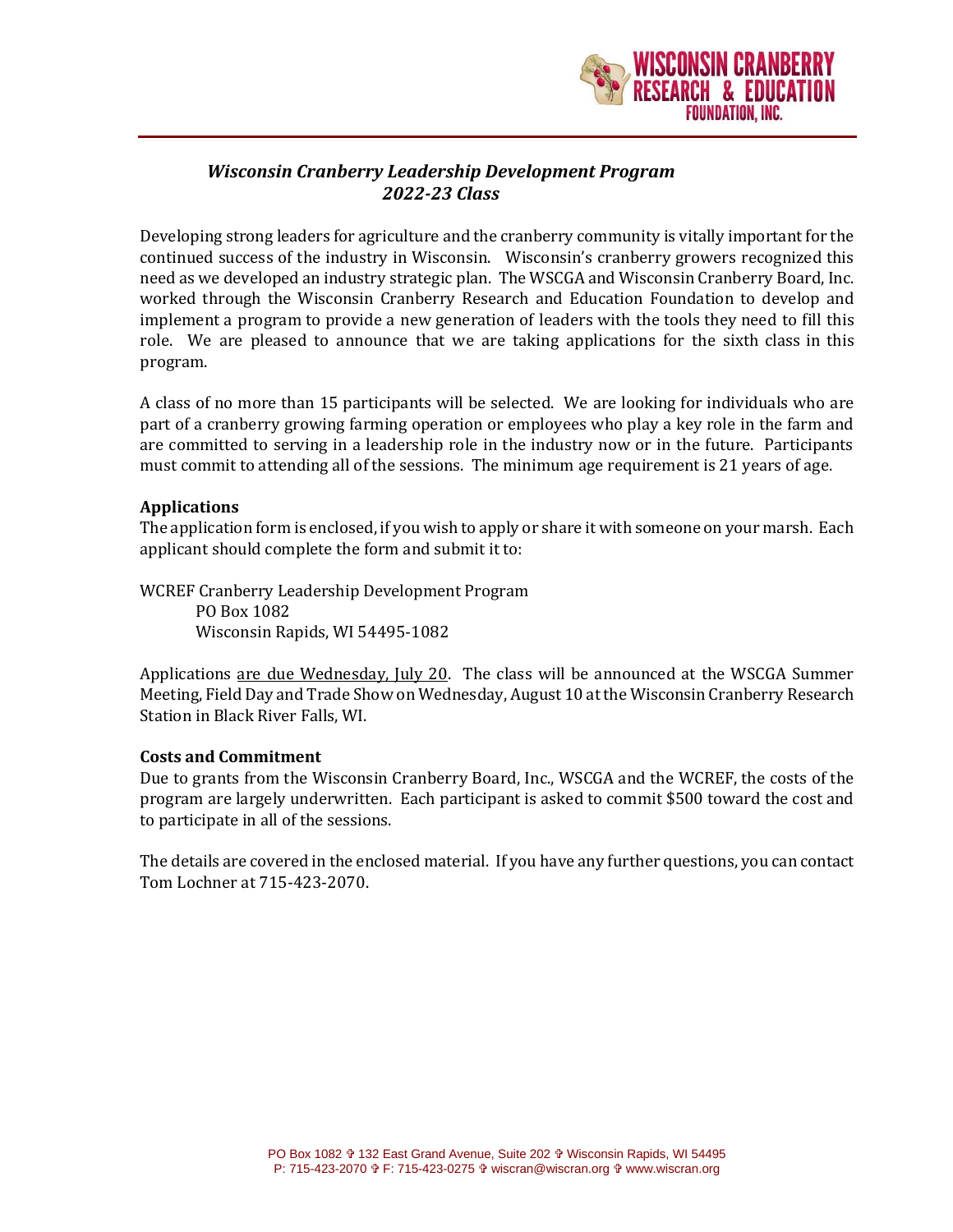# *WCREF Cranberry Leadership Development Program*



## *Agenda and Schedule Draft*

### *Session 1: November 9-10, 2022*

#### *Two Day, Overnight- Retreat Setting at Treehaven, Tomahawk*

A facilitator conducts a self-assessment for program participants, leads a discussion on generations, leadership styles and conflict resolution. The session also includes a program overview and preliminary discussion with the group about future sessions and speakers.

## *Session 2: December 14, 2022*

#### *One Day- Wisconsin Cranberry Research Station, Black River Falls*

This session provides participants with information on industry groups and the opportunity to meet the professionals who work on behalf of the cranberry growers in Wisconsin and nationally. Presentations will include structure, mission and function of WSCGA, WCREF, WCB, CI, CMC, CMI and the industry relationship with the USDA ARS.

#### *Session 3: January 25-26, 2023*

#### *Two Day, Overnight- Laughlin Constable, Milwaukee*

Laughlin Constable, a full-service communications firm, will facilitate this session. Topics include working with the media, "today's media", the industry's communications program, message development, developing speaking and interview skills, and multiple interviews and presentations with coaching to improve communication skills.

This session not only provides interview and media communications skills, but also helps the participants understand the communications program of industry, become involved in message development and gain a better understanding of the new media that deals with public policy management. It also enables the new leaders to better understand media strategies implemented by the Association.

#### *Session 4: February 21-22, 2023*

## *Two Day, Overnight- UW Madison and DeWitt LLP, Madison*

Topics include UW CALS, USDA ARS and UW Division of Extension structure, mission, function and relationship with industry. Representatives of UW CALS, USDA ARS and UWEX will present on their programs.

The program also includes governmental relations and advocacy such as interaction and regulation by DNR and DATCP. Jordan Lamb will present on the Legislative Program with Capitol visits arranged. Participants will have the opportunity to tour labs on campus and talk with research faculty.

#### *Session 5: March 2023*

The final session is a commencement for the program. This will take place during a social hour and dinner held at a central location. The evening will include a guest speaker, alumni experiences, and participant presentations.

| <b>Timetable</b>       |                 |
|------------------------|-----------------|
| Applications Due       | July 20, 2022   |
| Candidate Selection    | August 1, 2022  |
| Candidate Announcement | August 10, 2022 |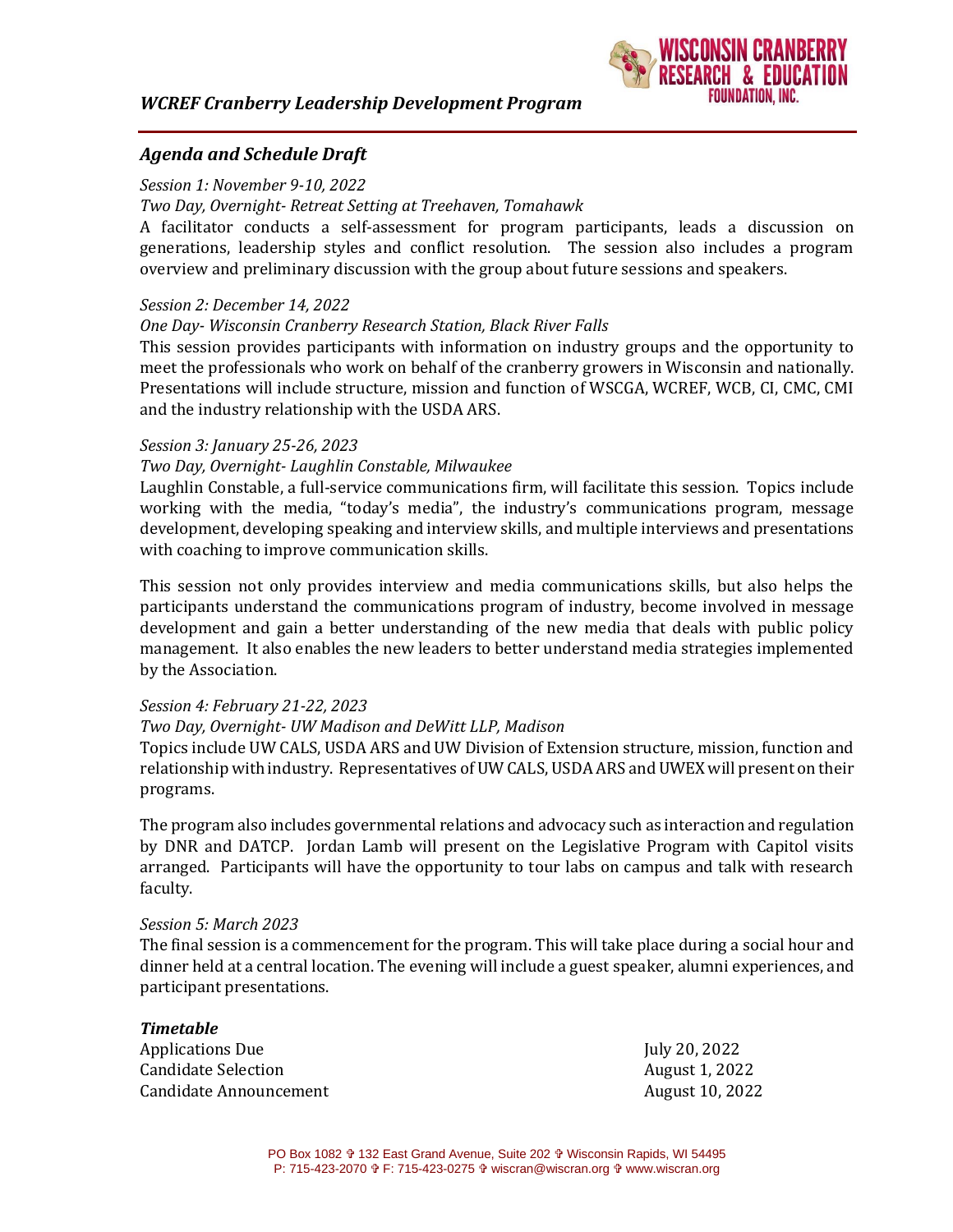# **Wisconsin Cranberry Leadership Development Program 2022-23 Application Form**

| Current Employer: Annual Communication of the Communication of the Communication of the Communication of the C |
|----------------------------------------------------------------------------------------------------------------|
|                                                                                                                |
| How many years have you been in the cranberry industry?_________________________                               |

Please list any industry events or programs that you have participated in. Include any leadership positions that you have served in.

**Applicant's Personal Statement:**

Why do you want to participate in this program?

What are your personal goals with respect to your participation?

How do you envision applying what you learn while in the program?